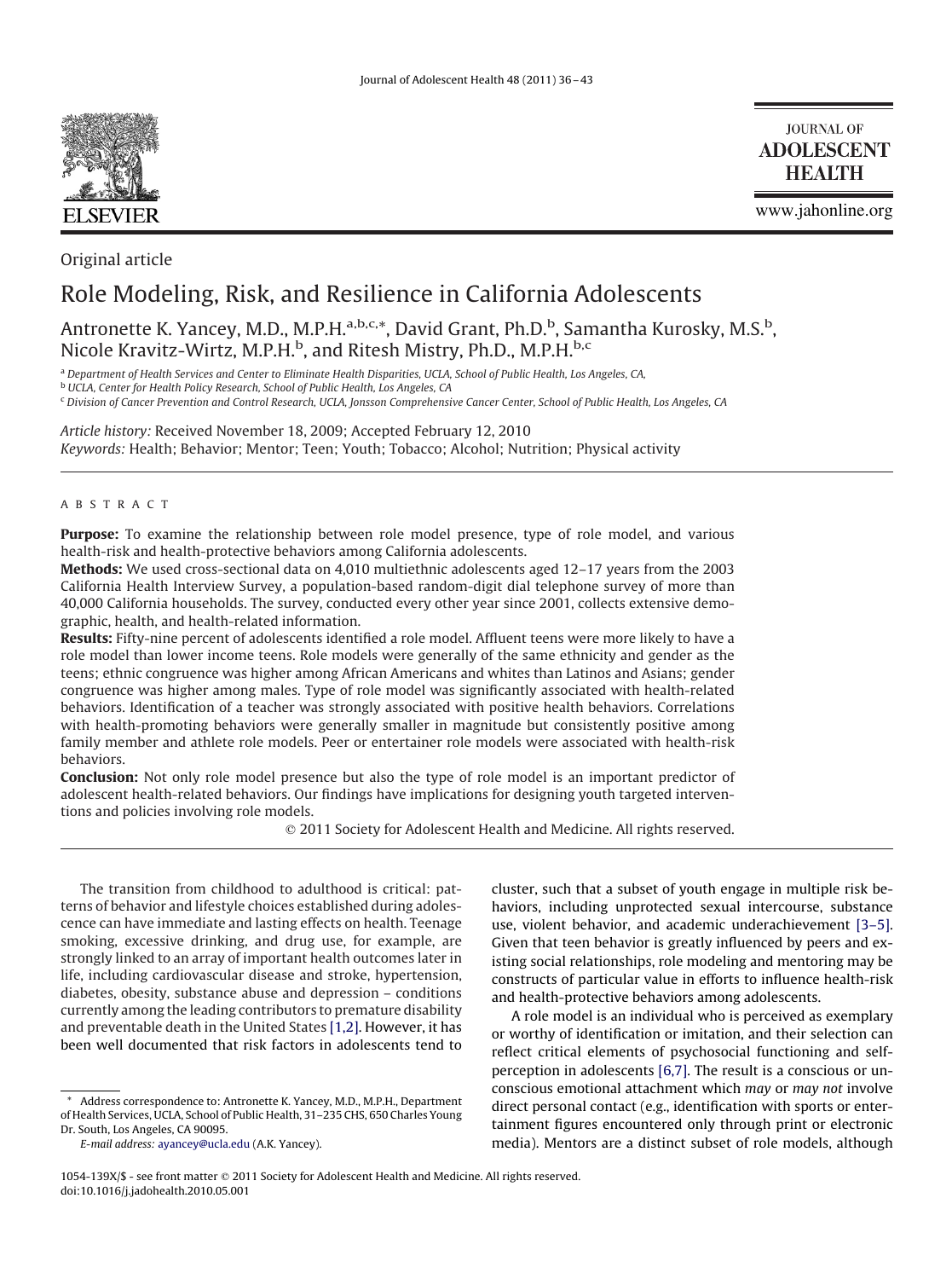generally considered synonymous with *known* role models, such as family members, teachers, or friends [\[8,9\].](#page-6-0) Mentors deliberately support, guide, and shape individuals younger or less experienced than themselves as they weather difficult periods, enter new arenas, or undertake challenging tasks. Although the distinction between role models and mentors is not consistent in extant literature, mentors tend to be both directly known and deliberate in their actions toward mentees. Because the intention of admired persons was not ascertained in the present study, a clear distinction between role models and mentors cannot be established. For this reason, the more general term "role model" will hereafter be used to refer to all types of admired persons.

Support for the pro-social utility of role modeling is growing [\[10 –17\].](#page-6-0) Several empirical studies among ethnically diverse and particularly high-risk convenience samples of adolescents support the positive effect of role models on certain measures of resilience, that is, successfully responding to challenges or overcoming adversity and mitigating risk [\[5,18,19\].](#page-6-0) For example, having a role model, particularly an individual known to the adolescent, has been linked to more positive ethnic identity, higher self-esteem, higher academic performance, decreased substance use, fewer behavioral problems in school, higher levels of physical activity, and lower levels of engagement in early or high-risk sexual activity [9,12,16,20-25].

The effect of role modeling, however, is not always healthpromoting. These influences also may be associated with health-risks, including the greater likelihood that teen fathers come from families in which there were role models for teen parenthood [\[26\].](#page-6-0) In addition, the effectiveness of role models in encouraging the adoption of profitable, commercially desirable health-risk behaviors, such as cigarette smoking and alcohol consumption, is well-known and well-utilized in the advertising industry [\[27–30\].](#page-6-0)

Despite mounting evidence of the importance of role modeling in youth development and health promotion, there have been relatively few investigations of the influence of role models on teen health behaviors. Recent data have been published on the subset of youth with mentors [\[16\],](#page-6-0) but we could find little empirical data examining the broader construct of role modeling itself. Our earlier work on adolescent role model selection demonstrated that young people generally identify sociodemographically similar, ethnically congruent role models [\[9\]](#page-6-0) and those who have a role model, among other resiliency factors, are generally less likely to engage in health-risk behaviors [\[31\].](#page-7-0) In this study, we further discern role model characteristics and examine not only role model presence, but also the relationship between specific role model types and a broad array of both health-risk and health-protective behaviors in a large, ethnically diverse and representative sample of California adolescents.

# **Methods**

This study used the adolescent sample ( $N = 4,010$ ) of the 2003 California Health Interview Survey (CHIS, 2003), a large populationbased telephone survey of California households conducted every other year since 2001. The sample is representative of the state's population residing in households. In addition to adolescents (age, 12–17), CHIS 2003 interviewed one randomly selected adult (age, 18 years and older) in each participating household. In households with children (age, 0-11), a child was randomly selected to be interviewed by parental proxy. Interviews were conducted in English, Spanish, Chinese (Mandarin and Cantonese dialects), Korean, and Vietnamese to capture the rich diversity of California's population.

Adolescent participation in CHIS required that the selected adult respondent was the parent or legal guardian of the teen and that both reside in the same household. If there was more than one eligible teen in the home, one was selected at random for the adolescent interview. Adolescent interviews were conducted directly with the teen after parental permission and adolescent consent. Adolescent interviews averaged 21.5 minutes in length and covered a wide range of health and health-related topics.

The average (mean) age of the CHIS 2003 adolescent sample was 14.5 years. Teens who identified as American Indian or Alaska Native, Pacific Islander, multiple or other race were combined because of sample limitations. The racial/ethnic distribution of the sample by poverty level, country of birth, and gender is reported in Table 1.

The statewide response rate for the CHIS 2003 adolescent interview was 57%, calculated with the American Association for Public Opinion Research response rate equation 4. The response rate increases to 83% if nonresponse because of parents not granting permission to interview their teen is excluded. Detailed information about the CHIS 2003 response rates, methodology, and survey content is available at [http://www.chis.ucla.edu/methodology.html.](http://www.chis.ucla.edu/methodology.html) This study was approved by the University of California, Los Angeles institutional review board.

Presence of a role model was assessed by asking, "Is there a person you know or have read about that you admire and would want to be like?" To inform role model type, teens who re-

#### **Table 1**

Adolescent race/ethnicity as a function of poverty, country of birth, and gender

| abiebeent race/cennenty ab a ranchon or poverty, country or birth, and genuer |              |                         |                      |                      |                  |           |           |  |  |  |
|-------------------------------------------------------------------------------|--------------|-------------------------|----------------------|----------------------|------------------|-----------|-----------|--|--|--|
|                                                                               | Total $(\%)$ | Poverty level (%)       | Country of birth (%) |                      | Gender (%)       |           |           |  |  |  |
|                                                                               |              | $<$ 200% FPL            | $>$ 200% FPL         | <b>United States</b> | Other            | Male      | Female    |  |  |  |
|                                                                               |              | (federal poverty level) |                      |                      |                  |           |           |  |  |  |
| Race/Ethnicity                                                                |              |                         |                      |                      |                  |           |           |  |  |  |
| African American                                                              | 9.0          | 43.1                    | 56.9                 | 96.9                 | 3.1 <sup>a</sup> | 50.9      | 49.1      |  |  |  |
| Asian                                                                         | 10.2         | 38.6                    | 61.4                 | 63.3                 | 36.7             | 52.7      | 47.3      |  |  |  |
| Latino                                                                        | 34.0         | 71.2                    | 28.8                 | 74.1                 | 25.9             | 51.7      | 48.3      |  |  |  |
| Other/American Indian/Alaska Native,                                          | 5.4          | 45.9                    | 54.1                 | 90.5                 | 9.5 <sup>a</sup> | 50.1      | 49.9      |  |  |  |
| Pacific Islander, Multiple                                                    |              |                         |                      |                      |                  |           |           |  |  |  |
| White                                                                         | 41.4         | 18.8                    | 81.2                 | 96.0                 | 4.0              | 50.6      | 49.4      |  |  |  |
| Total $(\%)$                                                                  |              | 42.3                    | 57.5                 | 85.0                 | 15.0             | 51.2      | 48.8      |  |  |  |
| Weighted n                                                                    | 3.260,000    | 1,379,000               | 1,881,000            | 2.771.000            | 489,000          | 1.669.000 | 1,590,000 |  |  |  |
| Unweighted n                                                                  | 4,010        | 1,696                   | 2,314                | 3,409                | 601              | 2.048     | 1,962     |  |  |  |

a Statistically unstable.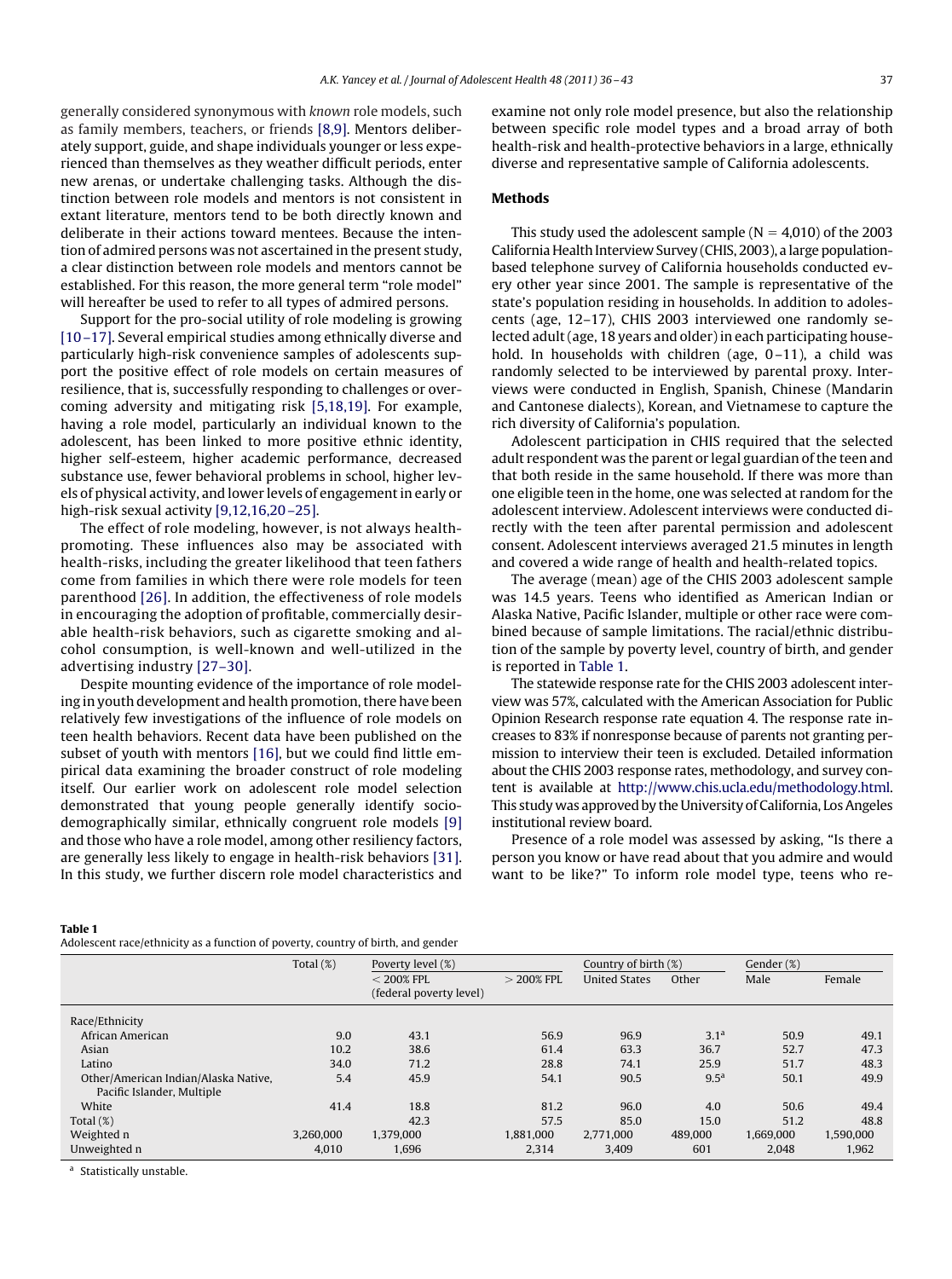sponded affirmatively were then asked, "Is this person a family member, an athlete, an entertainer, a teacher, a friend your own age, or someone else?" If "someone else" was reported, teens were asked to further characterize this person. Responses were recorded as text and included a myriad of political, religious, historical, and other known and unknown persons. No single response reached sufficient numbers to warrant further categorization and a combined "other" category was retained for the analyses. Two additional questions were also asked to ascertain the gender and race/ethnicity of all identified role models.

Seven health outcomes were measured to test for associations among adolescent health behavior and role model presence and type. Two of the outcomes were health-promoting behaviors: adequate fruit and vegetable intake (at least five servings daily) and regular physical activity (at least 20 minutes of moderate or vigorous exercise on 3 or more of the past 7 days). The other outcome measures emphasized health-risk behaviors and included current smoking (smoked more than three cigarettes in the past 30 days), current drinking (consumed alcohol in the past 30 days), marijuana use (smoked marijuana in the past 30 days), fighting (involved in one or more fights with peers in the past 12 months), and sexual initiation (ever engaged in sexual intercourse). The current smoking, drinking, and marijuana use questions were asked only of those who reported "ever smoking" ( $N =$ 762), "ever drinking a sip of alcohol" ( $N = 1,510$ ), or "ever trying marijuana, cocaine, sniffing glue, or any other drugs" ( $N = 536$ ), respectively. Fighting and sexual initiation, as well as the two health-promoting outcomes, were assessed among all teens.

Several socio-demographic variables were used in the analysis to control for potential confounding factors, including age, race/ethnicity (Hispanic/Latino, Asian, African American, white, and other), federal poverty level (0%–99%, 100%–199%, 200%– 299%, and 300% and above the federal poverty level), family type (married or single-parent), depressive symptoms, perceived body image, and home and school connectedness.

Depressive symptoms were measured using an 8-item condensed version of the Center for Epidemiology Studies-Depression Scale, which has shown good face and construct validity [\[32\]](#page-7-0) as well as internal consistency in this sample ( $\alpha$  = .77). Responses were assessed on a 4-point Likert scale and summed across the eight items, with lower values indicating fewer depressive symptoms. A cut-off score of 7 or more (approximately the 80th percentile) was used to signify a significant level of psychological distress. Scoring was based on the original 20-item Center for Epidemiology Studies-Depression Scale [\[33\]](#page-7-0) and adapted to reflect the condensed scale.

Perceived body image was assessed by asking, "Would you say you are very underweight, slightly underweight, about the right weight, slightly overweight, or very overweight?" Because an association between overweight adolescents and healthrelated behavior has been reported in previous literature [\[34\],](#page-7-0) as well as to maintain an adequate sample size, responses were dichotomized into "very underweight to about right (0)" and "slightly overweight to very overweight (1)".

Home and school connectedness were each measured using modified sub-scales of the Healthy Kids Resiliency Assessment [\[35\].](#page-7-0) The 7-item home connectedness sub-scale asked respondents the degree to which the adults at home cared about them and had high expectations of them (e.g., "In my home, there is a parent or some other adult who talks with me about my problems"). Responses were assessed on a 4-point Likert scale  $(0 =$ not at all true,  $1 = a$  little true,  $2 =$  pretty much true,  $3 =$  very

much true) and an average score was calculated by summing across and dividing by the total number of items. Scores ranged from 0 to 3, with higher values indicating greater home connectedness. Internal consistency for home connectedness in this sample was high ( $\alpha = .81$ ).

The 6-item school connectedness sub-scale asked respondents the degree to which they had adults at school who cared about them (e.g., "At my school, there is a teacher or some other adult who tells me when I do a good job"). Responses were assessed and scored using the same method as home connectedness described in the preceding paragraph. The school connectedness scale also showed high internal consistency ( $\alpha = .79$ ).

Descriptive statistics (univariate and cross-tabulations) were generated for the study variables. Logistic regressions were used to calculate odds ratios for each health outcome on the basis of the presence and type of role model, controlling for age, race/ ethnicity, poverty level, family type, depressive symptoms, perceived body image, and home and school connectedness.

Statistical analyses were conducted using SPSS (IBM SPSS Statistics 15, Chicago, IL) and performed using sample weights that represent the adolescent population residing in California households. Detailed information about the CHIS 2003 weights is available at [http://www.chis.ucla.edu/methodology.html.](http://www.chis.ucla.edu/methodology.html)

#### **Results**

Fifty-nine percent of California adolescents indicated that they had a role model. Family member was the most commonly identified role model type, followed by athlete, entertainer, other, friend, and teacher [\(Table 2\)](#page-3-0). Teens from lower income households (below 200% of the federal poverty level) were less likely to report a role model than their more affluent peers (53% vs. 64%). Although there were few notable gender and racial/ ethnic differences in the presence (or lack) of a role model, there were considerable differences by role model type. Males were more than 4 times as likely to report an athlete as a role model, whereas females were twice as likely to report each of family member, teacher, and friend. African Americans (28%) were more likely to identify an athlete as a role model, whereas Asians (14%) identified a friend far more than other racial/ethnic groups. African American (50%) and white (53%) adolescents were more likely to report role models of the same racial/ethnic group than Asians (31%) and Latinos (28%). Females (79%) were less likely to identify a role model of the same gender than their male counterparts (96%).

Few gender differences were observed among the health outcomes measured in this study. Males (75%), however, were more likely to engage in regular physical activity than females (67%), and more than twice as likely to report fighting in the past 12 months. African Americans were less likely to consume five fruits and vegetables daily than other racial/ethnic groups. Whites had the highest reported rates of regular physical activity. Asian adolescents stood out for having much lower rates of smoking, sexual initiation, and fighting than other racial/ethnic groups. Whites and Latinos were more likely to report consuming alcohol in the past 30 days than either African Americans or Asians.

A series of logistic regression models were run to predict the likelihood of adolescent health behaviors based on the presence and type of identified role model, controlling for the aforementioned factors (age, gender, race/ethnicity, poverty level, family type, depressive symptoms, perceived body image, and home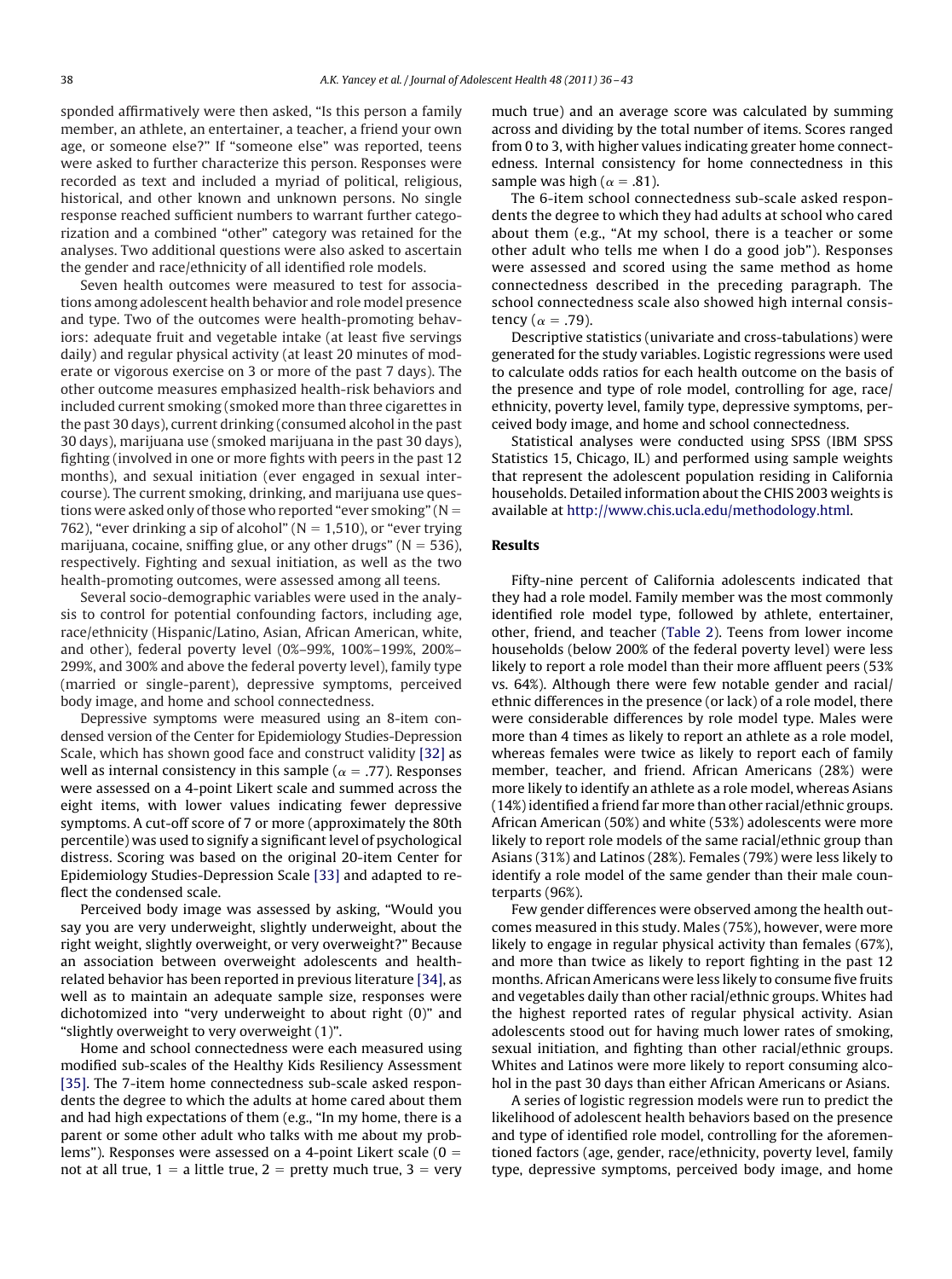<span id="page-3-0"></span>

| Table 2                                                                                          |
|--------------------------------------------------------------------------------------------------|
| Adolescent role models, health outcomes, and risk factors as a function of demographic variables |

| Demographic variables                   | Total $(\%)$ | Gender (%) |           | Race/Ethnicity (%)  |           |           | Poverty level (%)                                                                        |           |              |              |
|-----------------------------------------|--------------|------------|-----------|---------------------|-----------|-----------|------------------------------------------------------------------------------------------|-----------|--------------|--------------|
|                                         |              | Male       | Female    | African<br>American | Asian     | Latino    | American Indian/Alaska Native,<br>Native Hawaiian/Pacific<br>Islander, multiple or other | White     | $<$ 200% FPL | $>$ 200% FPL |
| Role model type                         |              |            |           |                     |           |           |                                                                                          |           |              |              |
| None                                    | 40.8         | 42.2       | 39.3      | 36.3                | 44.9      | 47.2      | 44.0                                                                                     | 35.2      | 47.1         | 36.2         |
| Family member                           | 16.1         | 10.7       | 21.8      | 15.7                | 16.2      | 16.4      | 13.3                                                                                     | 16.4      | 14.6         | 17.3         |
| Teacher                                 | 3.2          | 1.7        | 4.7       | 1.4                 | 1.7       | 3.4       | 4.8                                                                                      | 3.5       | 3.2          | 3.2          |
| Friend                                  | 5.4          | 3.6        | 7.3       | 2.1                 | 13.8      | 3.8       | 2.8                                                                                      | 5.8       | 5.4          | 5.4          |
| Entertainer                             | 11.2         | 9.0        | 13.4      | 12.0                | 7.8       | 9.3       | 12.0                                                                                     | 13.3      | 11.2         | 11.2         |
| Athlete                                 | 14.5         | 23.5       | 5.2       | 28.0                | 6.4       | 14.0      | 13.6                                                                                     | 14.2      | 12.5         | 16.1         |
| Other <sup>a</sup>                      | 8.7          | 9.2        | 8.2       | 4.7                 | 9.1       | 6.0       | 9.6                                                                                      | 11.6      | 6.1          | 10.6         |
| Health outcome <sup>b</sup>             |              |            |           |                     |           |           |                                                                                          |           |              |              |
| Eats five a day                         | 25.0         | 26.1       | 23.8      | 17.1                | 28.7      | 25.0      | 20.5                                                                                     | 26.4      | 25.8         | 24.4         |
| Moderate/vigorous physical activity     | 70.6         | 74.6       | 66.5      | 62.7                | 62.3      | 68.1      | 71.7                                                                                     | 76.4      | 66.3         | 73.8         |
| Currently smokes                        | 5.8          | 5.5        | 6.0       | 4.5                 | 1.0       | 6.2       | 11.5                                                                                     | 6.2       | 6.9          | 4.9          |
| Used alcohol in past 30 days            | 44.2         | 42.4       | 46.4      | 27.1                | 25.8      | 46.9      | 53.1                                                                                     | 45.5      | 43.7         | 44.5         |
| Used marijuana in past 30 days          | 5.9          | 6.1        | 5.7       | 3.5                 | $\cdot$   | 5.6       | 15.7                                                                                     | 6.7       | 5.7          | 6.1          |
| Ever had sex                            | 16.0         | 16.9       | 15.0      | 17.4                | 6.2       | 17.6      | 21.9                                                                                     | 15.8      | 17.4         | 14.9         |
| Fights in past 12 months                | 19.5         | 26.3       | 12.4      | 29.2                | 6.2       | 23.1      | 23.2                                                                                     | 17.3      | 22.2         | 17.6         |
| Role model same ethnicity as respondent | 39.0         | 34.1       | 44.0      | 49.5                | 31.2      | 27.8      | 2.5                                                                                      | 52.5      | 32.7         | 43.6         |
| Role model same gender as respondent    | 87.8         | 96.2       | 79.3      | 94.2                | 84.8      | 84.6      | 88.0                                                                                     | 89.1      | 86.2         | 88.7         |
| Single-parent family                    | 32.0         | 33.2       | 30.6      | 56.0                | 19.6      | 30.0      | 50.4                                                                                     | 29.0      | 41.2         | 25.2         |
| Home connectedness                      |              |            |           |                     |           |           |                                                                                          |           |              |              |
| Mean (SD)                               | 2.66(.45)    | 2.65(.47)  | 2.67(.43) | 2.72(.41)           | 2.58(.49) | 2.52(.49) | 2.61(.46)                                                                                | 2.76(.37) | 2.56(.51)    | 2.73(0.38)   |
| School connectedness                    |              |            |           |                     |           |           |                                                                                          |           |              |              |
| Mean(SD)                                | 2.20(.63)    | 2.14(.62)  | 2.27(.63) | 2.3(.59)            | 2.09(.66) | 2.18(.62) | 2.2(.58)                                                                                 | 2.28(.6)  | 2.11(.65)    | 2.27(.61)    |
| Depressive symptoms                     | 23.6         | 21.1       | 26.3      | 27.9                | 17.8      | 30.3      | 33.0                                                                                     | 17.4      | 31.1         | 18.1         |
| Body image slightly/very overweight     | 28.6         | 26.2       | 31.2      | 26.8                | 24.0      | 36.5      | 30.4                                                                                     | 23.4      | 32.8         | 25.6         |
| Total $(\%)$                            |              | 51.2       | 48.8      | 9.0                 | 10.2      | 34.0      | 5.4                                                                                      | 41.4      | 42.3         | 57.7         |
| Weighted n                              | 3,260,000    | 1,669,000  | 1,590,000 | 294,000             | 333,000   | 1,109,000 | 175,000                                                                                  | 1,349,000 | 1,379,000    | 1,881,000    |
| Unweighted n                            | 4,010        | 2,048      | 1,962     | 263                 | 313       | 1,125     | 238                                                                                      | 2,071     | 1,696        | 2,314        |

<sup>a</sup> Other category of role model likely includes political, religious and historical figures.<br><sup>b</sup> The current smoking, drinking, and marijuana use questions were asked only of those who reported ever smoking, drinking, or physical activity were assessed among all teens.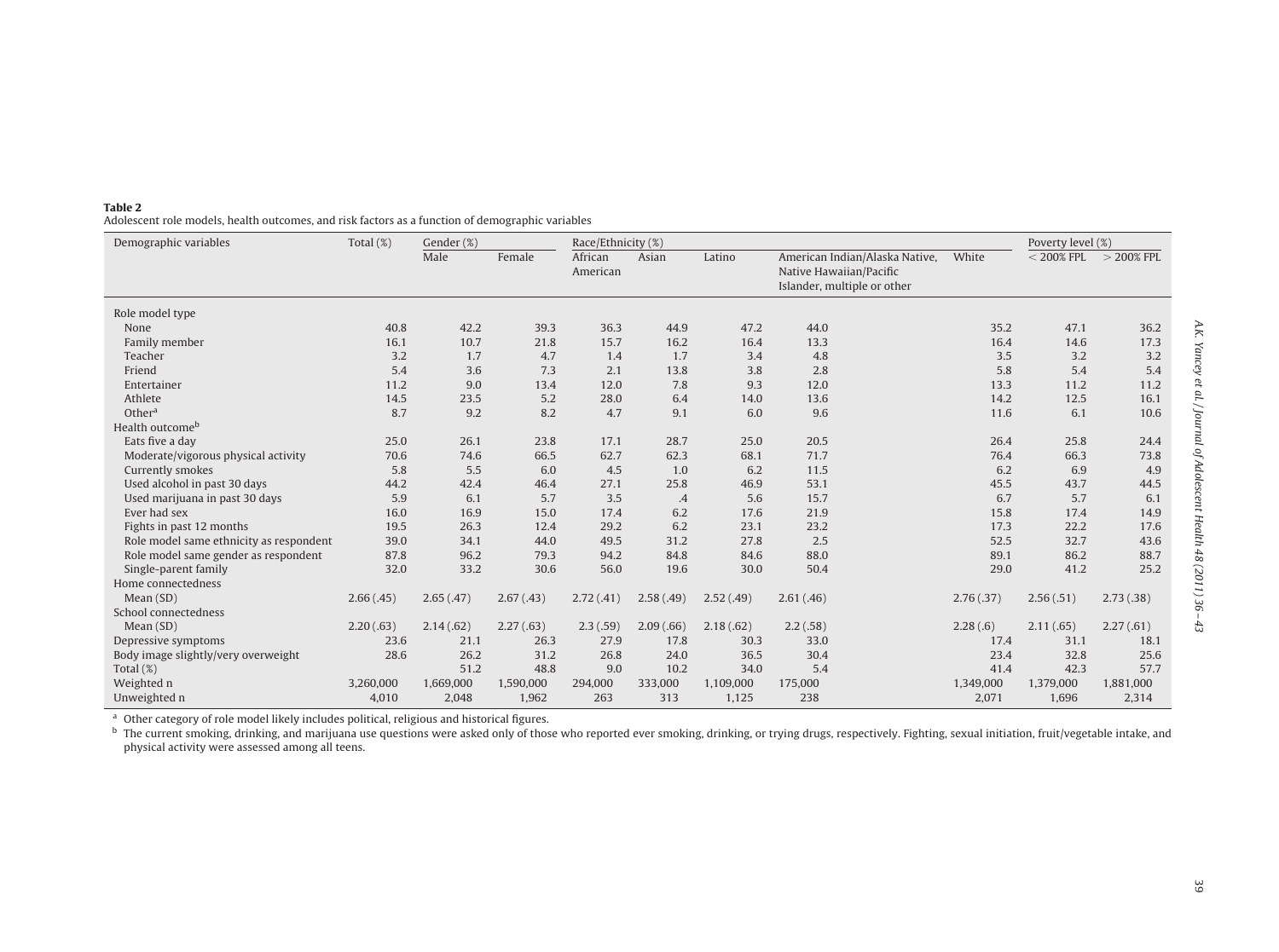#### <span id="page-4-0"></span>**Table 3**

Odds ratios (95% CIs) for adolescent health outcomes<sup>a</sup> as a function of role model type and demographic variables<sup>b</sup>

|                                           | Eats five a day     | Moderate/vigorous Currently<br>physical activity | smokes              | past 30 days                                       | Used alcohol in Used Marijuana Ever had sex<br>in past 30 days |                                                                                           | Fights in past<br>12 months         |
|-------------------------------------------|---------------------|--------------------------------------------------|---------------------|----------------------------------------------------|----------------------------------------------------------------|-------------------------------------------------------------------------------------------|-------------------------------------|
| Nagelkerke $R^2$<br>Independent variables | .075<br>OR (95% CI) | .090<br>OR (95% CI)                              | .209<br>OR (95% CI) | .106<br>OR (95% CI)                                | .228<br>OR (95% CI)                                            | .336<br>OR (95% CI)                                                                       | .150<br>OR (95% CI)                 |
| Role model type                           |                     |                                                  |                     |                                                    |                                                                |                                                                                           |                                     |
| None                                      | 1.00                | 1.00                                             | 1.00                | 1.00                                               | 1.00                                                           | 1.00                                                                                      | 1.00                                |
| Family member                             |                     | 1.91 (1.90-1.93) 1.35 (1.34-1.36)                | $.80(.79-.81)$      | $1.12(1.10-1.13)$ .92 (.91-.94)                    |                                                                | $1.15(1.13 - 1.16)$                                                                       | $.97(.96-.97)$                      |
| Teacher                                   |                     | 2.05 (2.02-2.08) 2.02 (1.99-2.06)                | $.68(.66-.70)$      | $.64(.62-.65)$                                     | $.41(.40-.43)$                                                 | $1.28(1.25-1.30)$                                                                         | $.45(.43-.46)$                      |
| Friend                                    |                     | $1,20(1,18-1,21)$ $1,32(1,31-1,34)$              |                     |                                                    |                                                                | $1.13(1.10-1.16)$ $1.22(1.20-1.24)$ $1.75(1.71-1.78)$ $1.29(1.27-1.31)$ $1.59(1.57-1.61)$ |                                     |
| Entertainer                               | $1.27(1.26-1.28)$   | $.92(.91-.92)$                                   |                     |                                                    |                                                                | 1.52 (1.50-1.54) 1.17 (1.16-1.18) 1.39 (1.37-1.41) 1.31 (1.30-1.33) 1.56 (1.54-1.57)      |                                     |
| Athlete                                   |                     | 1.35 (1.34-1.36) 2.00 (1.98-2.02)                |                     | $1.05(1.03-1.06)$ $1.04(1.03-1.05)$ $.96(.94-.97)$ |                                                                | $1.04(1.03 - 1.06)$                                                                       | $.92(.91-.92)$                      |
| Other <sup>c</sup>                        |                     | $1.86(1.84-1.88)$ $1.38(1.37-1.40)$              | $.85(.83-.86)$      | $.85(.84-.86)$                                     | $.69(.67-.70)$                                                 | $.71(.70-.72)$                                                                            | $.85(.84-.86)$                      |
| Age                                       | $.89(.89-.90)$      | $.86(.86-.86)$                                   |                     |                                                    |                                                                | $1.87(1.86-1.88)$ $1.35(1.34-1.35)$ $1.90(1.89-1.90)$ $2.38(2.38-2.39)$                   | $1.08(1.07-1.08)$                   |
| Gender                                    |                     |                                                  |                     |                                                    |                                                                |                                                                                           |                                     |
| Male                                      | 1.00                | 1.00                                             | 1.00                | 1.00                                               | 1.00                                                           | 1.00                                                                                      | 1.00                                |
| Female                                    | $.80(.79-.80)$      | $.70(.69-.70)$                                   | $1.18(1.16-1.19)$   | $1.19(1.18 - 1.20)$                                | $.91(.90-.92)$                                                 | $.83(.83-.84)$                                                                            | $.37(.36-.37)$                      |
| Race/Ethnicity                            |                     |                                                  |                     |                                                    |                                                                |                                                                                           |                                     |
| White                                     | 1.00                | 1.00                                             | 1.00                | 1.00                                               | 1.00                                                           | 1.00                                                                                      | 1.00                                |
| African American                          | $.53(.52-.53)$      | $.53(.52-.53)$                                   | $.55(.53-.56)$      | $.41(.40-.42)$                                     | $.46(.45-.47)$                                                 |                                                                                           | $1.06(1.05-1.07)$ $1.79(1.77-1.80)$ |
| Asian                                     | $1.20(1.19-1.22)$   | $.54(.54-.55)$                                   | $.14(.14-.15)$      | $.40(.39-.41)$                                     | $.05(.05-.05)$                                                 | $.33(.33-.34)$                                                                            | $.25(.25-.25)$                      |
| Latino                                    | $.89(.88-.89)$      | $.77(.77-.78)$                                   | $.76(.75-.77)$      | $1.09(1.08-1.10)$ .80 (.79-.81)                    |                                                                |                                                                                           | $1.07(1.06-1.08)$ $1.16(1.15-1.17)$ |
| Other/American Indian/Alaska              | $.71(.70-.71)$      | $.90(.90-.91)$                                   | $1.44(1.41-1.47)$   | $1.34(1.32-1.36)$ $2.62(2.5-2.66)$                 |                                                                |                                                                                           | $1.37(1.35-1.39)$ $1.19(1.18-1.21)$ |
| Native, Pacific Islander,                 |                     |                                                  |                     |                                                    |                                                                |                                                                                           |                                     |
| Multiple                                  |                     |                                                  |                     |                                                    |                                                                |                                                                                           |                                     |
| Poverty level                             |                     |                                                  |                     |                                                    |                                                                |                                                                                           |                                     |
| 0%-99% FPL                                | 1.00                | 1.00                                             | 1.00                | 1.00                                               | 1.00                                                           | 1.00                                                                                      | 1.00                                |
| $100 - 199$                               | $.63(.63-.64)$      | $.88(.88-.89)$                                   | $.96(.95-.98)$      | $.78(.77-.79)$                                     | $1.49(1.47-1.51)$ .95 (.94-.96)                                |                                                                                           | $.91(.90-.91)$                      |
| $200 - 299$                               | $.59(.58-.59)$      | $.92(.92-.93)$                                   | $1.08(1.06-1.09)$   |                                                    |                                                                | 1.26 (1.24-1.27) 2.12 (2.08-2.16) 1.29 (1.27-1.30) 1.12 (1.11-1.13)                       |                                     |
| $300+$                                    | $.57(.57-.58)$      | $1.13(1.12 - 1.14)$                              | $.68(.67-.69)$      |                                                    | $1.00(.99-1.02)$ $1.49(1.46-1.51)$ $.86(.85-.87)$              |                                                                                           | $.85(.84-.86)$                      |
| Single-parent family                      | $.93(.93-.94)$      | $.88(.88-.89)$                                   | $1.81(1.79-1.82)$   |                                                    |                                                                | 1.25 (1.24-1.26) 1.61 (1.59-1.63) 2.04 (2.02-2.05) 1.35 (1.34-1.36)                       |                                     |
| Home connectedness                        |                     | $1.41(1.40-1.42)$ $1.23(1.23-1.24)$              | $1.04(1.03 - 1.05)$ |                                                    |                                                                | $.89(.88-.90)$ $1.14(1.13-1.15)$ $1.04(1.04-1.05)$                                        | $.72(.71-.72)$                      |
| School connectedness                      |                     | $1.41(1.40-1.41)$ $1.07(1.06-1.07)$              | $.66(.65-.66)$      | $.83(.83-.84)$                                     | $.66(.66-.67)$                                                 | $.75(.75-.76)$                                                                            | $.74(.74-.75)$                      |
| Depressive symptoms                       | $.97(.96-.98)$      | $.76(.75-.76)$                                   | $2.18(2.16 - 2.20)$ |                                                    |                                                                | $1.07(1.06-1.08)$ $2.30(2.27-2.32)$ $1.75(1.74-1.77)$                                     | $1.58(1.57-1.59)$                   |
| Body image slightly/very<br>overweight    | $.96(.95-.96)$      | $1.00(1.00-1.01)$                                | $.91(.90-.92)$      | $.73(.72-.73)$                                     | $1.09(1.08 - 1.10)$                                            | $.88(.87-.88)$                                                                            | $1.13(1.12 - 1.13)$                 |

The current smoking, drinking, and marijuana use questions were asked only of those who reported ever smoking, drinking, or trying drugs, respectively. Fighting, sexual initiation, fruit/vegetable intake, and physical activity were assessed among all teens.

<sup>b</sup> All odds ratios are statistically significant at  $p < .05$ , except 300+% FPL by 30-day alcohol use.

 $c$  Other category of role model likely includes political, religious and historical figures.

and school connectedness). Table 3 reports odds ratios for each health behavior by role model type and demographic variables; the reference category is no role model.

A strong and consistent relationship between role model type and adolescent health behavior was observed [\(Figure 1\)](#page-5-0). Adolescents with a teacher-identified role model were the most likely to engage in the health-promoting behaviors measured in this study (adequate fruit and vegetable consumption and regular physical activity) as compared with adolescents without a role model. For such positive health behaviors, family members, athletes (especially for physical activity), and other role models also had strong positive predictive power. Only teens who reported an entertainer as a role model had reduced odds of engaging in a health-promoting behavior (regular physical activity) as compared with teens who reported no role model. Although the magnitude of the coefficient was small for entertainer-identified role model on regular physical activity, it was significant.

Regardless of role model type, the presence of a role model had a nearly universal positive influence on health-promoting behaviors among California adolescents. In contrast, role model type strongly differentiated the teen sample when negative behaviors were considered. Teens who reported a friend or entertainer as a role model were more likely to smoke cigarettes, drink alcohol, use marijuana, engage in sex, and report participating in

a fight than teens with no role model, with only a few exceptions. The consistency and direction of the relationship between health-risk behaviors and friend- or entertainer-identified role models was striking, as was the magnitude of the coefficients. For example, California adolescents who reported an entertainer as a role model had 52% higher odds of smoking, nearly 40% higher odds of marijuana use, and 56% higher odds of participating in a fight in the past 12 months compared with teens who had no role model.

Teens who reported a teacher, and to a lesser extent a family member, as a role model were far less likely to engage in most of the health risk behaviors included in this study as compared with teens who did not indicate the presence of a role model. Teens who reported a teacher as a role model, for example, had approximately 30%– 60% lower odds of smoking, using alcohol or marijuana in the past 30 days, or participating in a fight in the past 12 months, compared with adolescents with no role model.

There were some exceptions to aforementioned trends which are visually evident in [Figure 1.](#page-5-0) For example, of the seven health outcomes measured, neither role model presence nor role model type appeared to influence whether an adolescent has engaged in sex. Moreover, family member role models, while protective in all other behaviors except sexual activity, increased the likelihood that a teen has consumed alcohol in the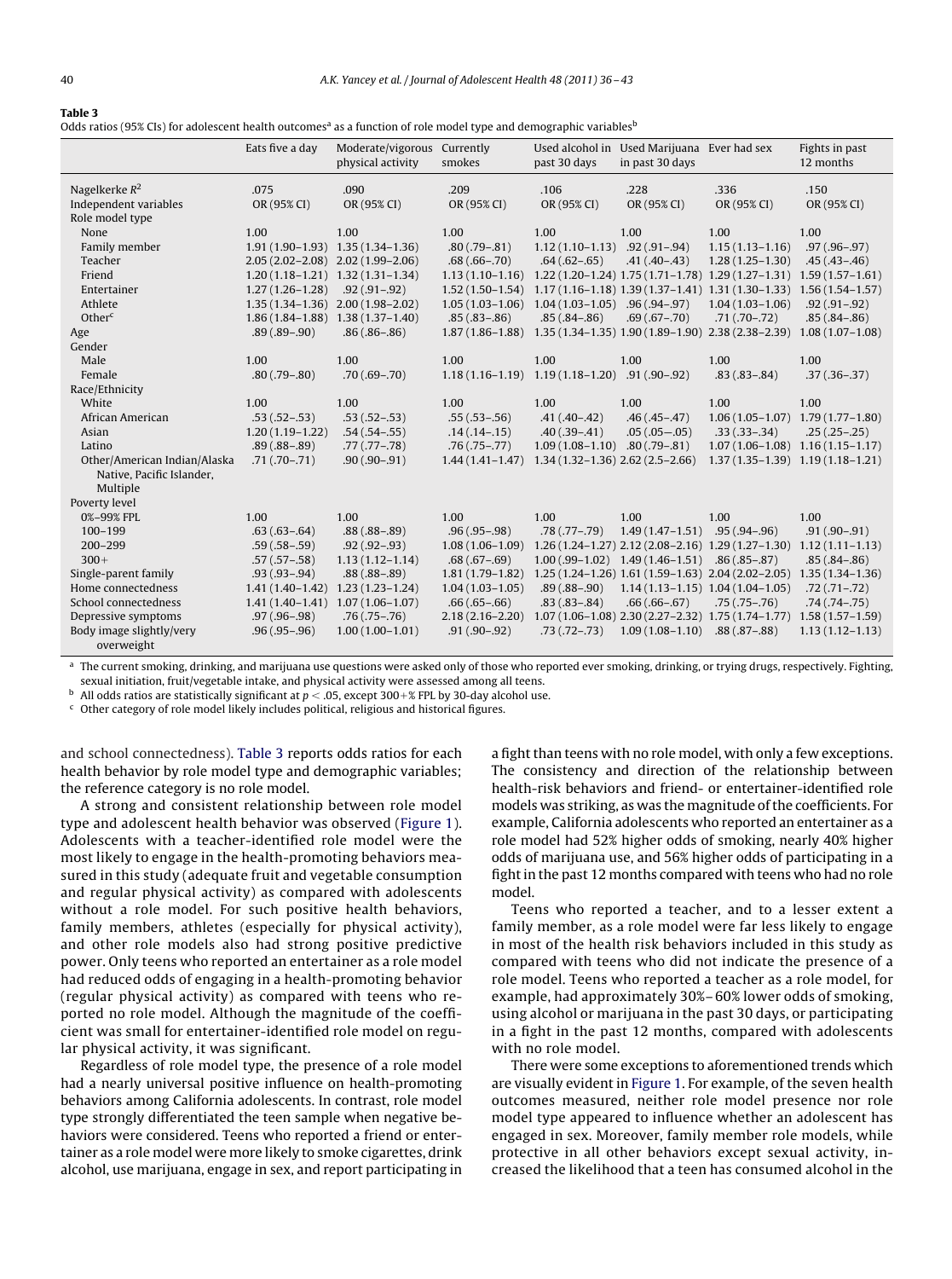<span id="page-5-0"></span>

**Figure 1.** Logged odds ratios for role models type and health behaviors.

past month. Although seemingly inconsistent with such welldocumented resiliency factors as supportive parenting and strong family ties [\[31\],](#page-7-0) these findings serve as an important reminder that behavior is complex and multidimensional. Clearly, role models are an important predictor of a variety of adolescent health outcomes, but they remain just one of the many key factors. In our analyses, for example, sexual initiation was most strongly influenced by socio-demographic covariates such as age, family type, and depressive symptoms  $(ORs = 2.38, 2.04, and 1.75, respectively).$  Nevertheless, the results reported in [Table 3](#page-4-0) show a strong and consistent pattern between role model presence, role model type, and health behavior among adolescents in California – that is, having a role model matters, but it is often the type of role model, rather than the mere presence of a role model, that is most strongly associated with adolescent health behaviors.

## **Discussion**

Using the CHIS 2003 adolescent sample, we found that approximately 60% of adolescents report the presence of a role model. Among teens with role models, family members were the most commonly reported type of role model, followed by athletes, entertainers, "others," friends, and teachers. Logistic regression models suggested strong and relatively consistent outcomes associated with the presence and type of role model across a range of positive and negative health behaviors. Although there were a few exceptions, a pattern emerged from our analyses indicating that adolescents with a teacher, family member, athlete or other role model were more likely to engage in positive health behaviors (e.g. adequate fruit and vegetable consumption and regular physical activity) and avoid detrimental behaviors (e.g. smoking, drinking and drug use) in comparison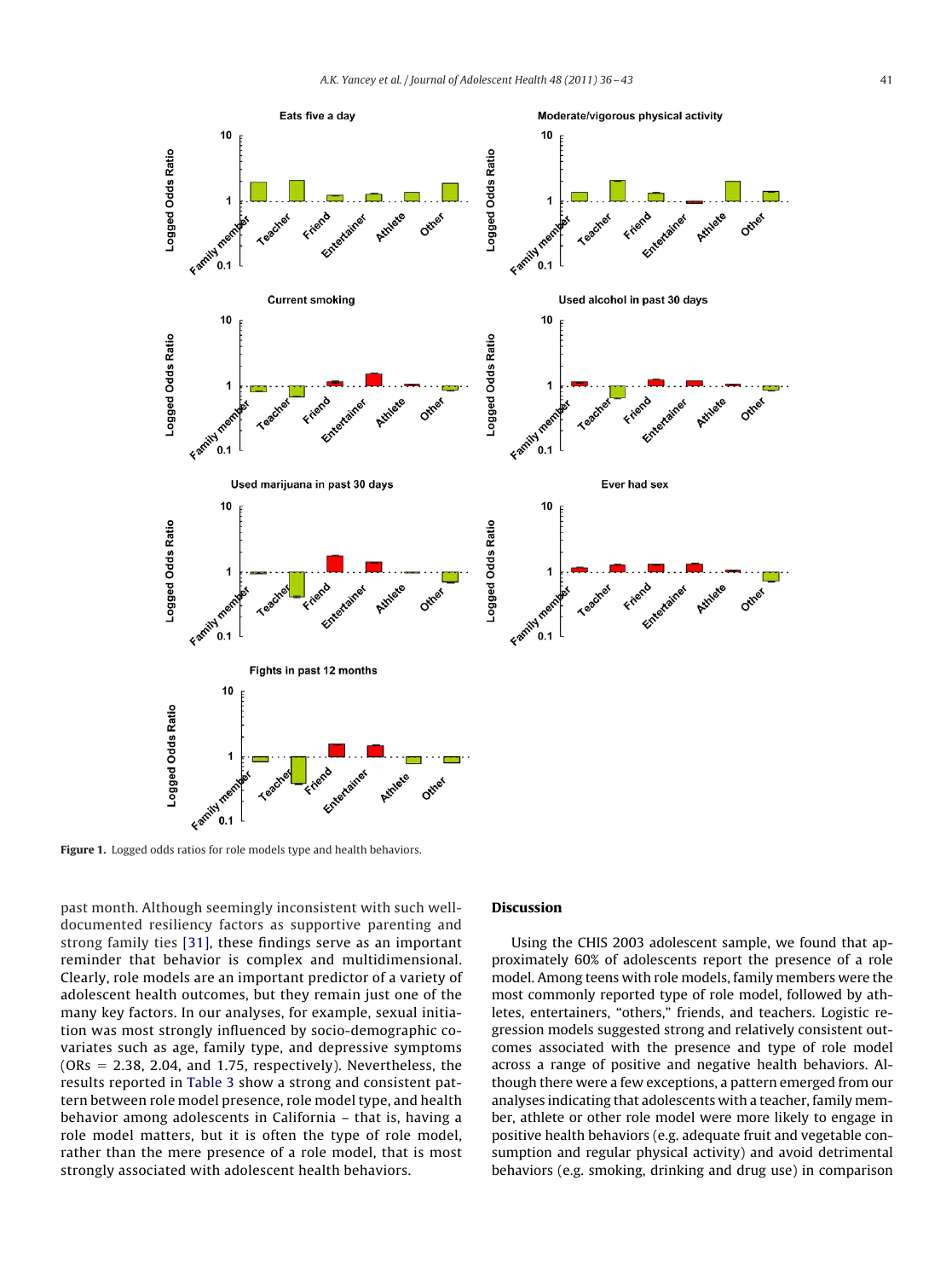<span id="page-6-0"></span>with those without a role model and those who identified entertainers or friends as role models. In general, teens who identified entertainers or friends as role models were more likely to engage in health-risk behaviors than either teens without a role model or those with different types of role models.

Although our findings were surprisingly strong and consistent, this study has several limitations. First and foremost, the cross-sectional nature of these data does not allow us to determine the directionality of the relationship between role model selection and health-related behaviors. We cannot tell, for example, whether teens who decide to smoke are more likely to identify with an entertainer or whether teens who identify with entertainers are more likely to decide to smoke; the direction of these relationships could be informed by qualitative methods or through a longitudinal survey that explored these issues. Additionally, are teens who select teachers and others (presumably political, historical, and other figures) as role models inherently more academically inclined and risk-averse than their counterparts? Another notable limitation of this study is our limited ability to more deeply explore the determinants of role model presence and type. For example, neighborhood characteristics may influence and contextualize role models and health behaviors and are an important avenue for future inquiry. We also have limited information about teens who identified role models beyond the scope of our pre-existing coding scheme. In particular, teens who reported other role models had the best health behavior profile of all adolescents in the sample and may provide important clues as to strategies to optimally influence teen health behaviors.

Efforts using role models in youth development and health promotion cover a spectrum of cost and exposure intensities, from one-to-one mentoring programs at the high end to "career day" events at the low end, with culturally-grounded rites of passage programs somewhere in the middle. However, one-toone mentoring opportunities, generally considered the "gold standard" of role modeling, are especially limited for low-income ethnic minority adolescents, whereas effective alternatives that expose youth to appropriate and relevant role models are still early in their development. Moreover, the process by which youth more organically identify role models is not well understood. The findings of this study support and extend our earlier work, demonstrating that the mere selection of a role model, irrespective of whether there is accompanying interpersonal interaction with that person, is associated with positive outcomes [9]. We have also underscored the high likelihood of ethnic and gender congruence of selected role models, consistent with the assertion in social cognitive theory that individuals choose to emulate others that they perceive as similar to themselves [6]. This emerging literature should bolster efforts to provide positive exemplars of ethnically diverse individuals of both genders, and efforts to control youth exposure to negative exemplars (e.g., smoking in films). Policy intervention to control exposure is certainly more straightforward than is the process of increasing exposure to and selection of constructive role models. However, progress in this arena is pivotal in advancing the field of adolescent health promotion.

### **Acknowledgments**

The authors thank Dr. E. Richard Brown, CHIS Principal Investigator, and Dr. Hongjian Yu, Director of Statistical Support, both at the UCLA Center for Health Policy Research for their support and assistance with this study.

This study was supported by funding from (), and the (: SIP 16-04). The authors declare that there are no conflicts of interest.

#### **References**

- [1] Mokdad AH, Marks JS, Stroup DF, Gerberding JL. Actual causes of death in the United States, 2000. J Am Med Assoc 2004;291:1238 – 45.
- [2] Khaw KT, Wareham N, Bingham S, et al. Combined impact of health behaviours and mortality in men and women: The EPIC-Norfolk prospective population study. PLoS Med 2008;5:e12.
- [3] Lytle LA, Kelder SH, Perry CL, et al. Covariance of adolescent health behaviors: The Class of 1989 study. Health Educ Res 1995;10:133– 46.
- [4] Resnick MD, Bearman PS, Blum RW, et al. Protecting adolescents from harm: Findings from the National Longitudinal Study on Adolescent Health. J Am Med Assoc 1997;278:823–32.
- [5] Luthar SS, Sawyer JA, Brown PJ. Conceptual issues in studies of resilience: Past, present, and future research. Ann N Y Acad Sci 2006;1094:105–15.
- Bandura A. Social Foundations of Thought and Action: A Social Cognitive Theory. 1986, Prentice Hall: Englewood Cliffs, NJ.
- [7] Bandura A. Health promotion by social cognitive means. Health Educ Behav 2004;31:143– 64.
- [8] Flaxman E, Ascher C, Harrington C. Youth Mentoring Programs and Practices; 1988, Columbia University, Institute for Urban and Minority Education: New York, NY.
- [9] Yancey AK, Siegel JM, McDaniel KL. Role models, ethnic identity, and healthrisk behaviors in urban adolescents. Arch Pediatr Adolesc Med 2002;156: 55– 61.
- [10] Rhodes JE, Ebert L, Fischer K. Natural mentors: An overlooked resource in the social networks of young, African American mothers. Am J Community Psychol 1992;20:445– 61.
- [11] Hawkins JD, Catalano RF, Kosterman R, et al. Preventing adolescent healthrisk behaviors by strengthening protection during childhood. Arch Pediatr Adolesc Med 1999;153:226 –34.
- [12] Beier SR, Rosenfeld WD, Spitalny KC, et al. The potential role of an adult mentor in influencing high-risk behaviors in adolescents. Arch Pediatr Adolesc Med 2000;154:327–31.
- [13] Zimmerman MA, Bingenheimer JB, Notaro PC. Natural mentors and adolescent resiliency: A study with urban youth. Am J Community Psychol 2002; 30:221– 43.
- [14] Taveras EM, Rifas-Shiman SL, Field AE, et al. The influence of wanting to look like media figures on adolescent physical activity. J Adolesc Health 2004; 35:41–50.
- [15] Vesely SK, Wyatt VH, Oman RF, et al. The potential protective effects of youth assets from adolescent sexual risk behaviors. J Adolesc Health 2004;  $34.356 - 65$
- [16] DuBois DL, Silvertorn N. Natural mentoring relationships and adolescent health: evidence from a national study. Am J Public Health 2005;95: 518 –24.
- [17] Griffin JP. The Building Resiliency and Vocational Excellence (BRAVE) Program: A violence prevention and role model program for young, African-American males. J Health Care Poor Underserved 2005;16:78 – 88.
- [18] Werner EE. Protective factors and individual resilience, In: Meisels SJ, Shonkoff JP, editors, Handbook of Early Childhood Intervention; 1990, Cambridge University Press, Cambridge, England, New York, p. 760.
- [19] Yancey AK. Building positive self-image in adolescents in foster care: the use of role models in an interactive group approach. Adolescence 1998;33: 253– 67.
- [20] Malgady RG, Rogler LH, Costantino G. Hero/heroine modeling for Puerto Rican adolescents: A preventive mental health intervention. J Consult Clin Psychol 1990;58:469 –74.
- [21] Watts RJ. Community action through manhood development: A look at concepts and concerns from the frontline. Am J Community Psychol 1993; 21:333–59.
- [22] Brook JS, Balka EB, Brook DW, et al. Drug use among African Americans: ethnic identity as a protective factor. Psychol Rep 1998;83 (**3** Pt. 2): 1427– 46.
- [23] Brook JS,Whiteman M, Balka EB, et al. Drug use among Puerto Ricans: ethnic identity as a protective factor. Hispanic J Behav Sci 1998;20:241–54.
- [24] Salazar LF, DiClemente RJ, Wingood GM, et al. Self-concept and adolescents' refusal of unprotected sex: A test of mediating mechanisms among African American girls. Prev Sci 2004;5:137– 49.
- [25] Werner EE, Johnson JL. The role of caring adults in the lives of children of alcoholics. Subst Use Misuse 2004;39:699 –720.
- [26] Rivara F, Sweeney P, Henderson B. Risk of fatherhood among black teenage males. Am J Public Health 1987;77:203–5.
- [27] Wong-McCarthy WJ, Gritz ER. Preventing regular teenage cigarette smoking. Pediatr Ann 1982;11:683–9.